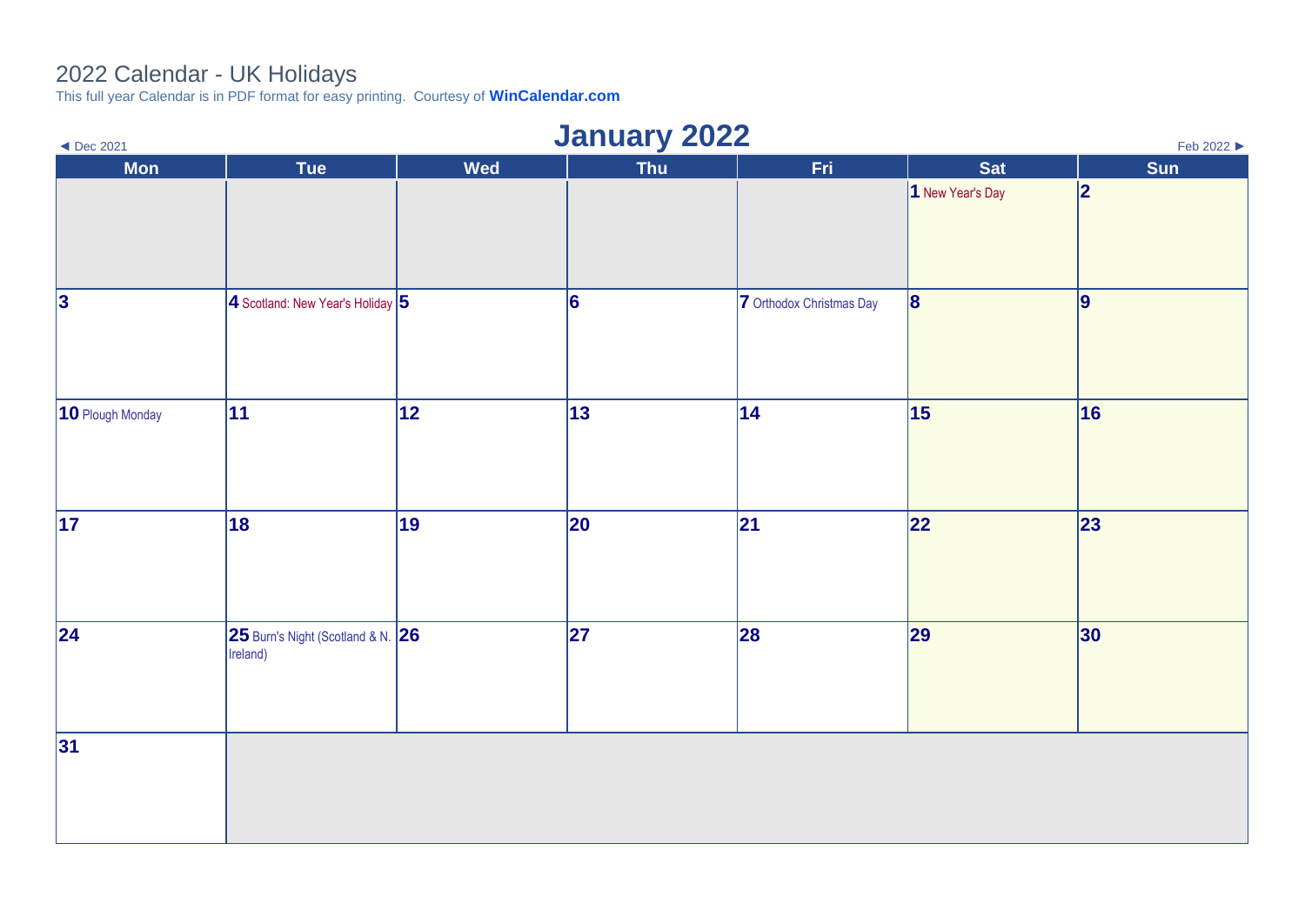| $\triangleleft$ Jan 2022 |           |            | <b>February 2022</b> |     |                 | Mar 2022           |
|--------------------------|-----------|------------|----------------------|-----|-----------------|--------------------|
| <b>Mon</b>               | Tue       | <b>Wed</b> | Thu                  | Fri | <b>Sat</b>      | Sun                |
|                          | 11        | 2          | 3                    | 4   | $\vert 5 \vert$ | 6                  |
| $\vert$ 7                | $\vert$ 8 | 9          | $ 10\rangle$         | 11  | 12              | 13 World Radio Day |
| 14 Valentine's Day       | 15        | 16         | 17                   | 18  | 19              | 20                 |
| 21                       | 22        | 23         | 24                   | 25  | 26              | 27                 |
| 28                       |           |            |                      |     |                 |                    |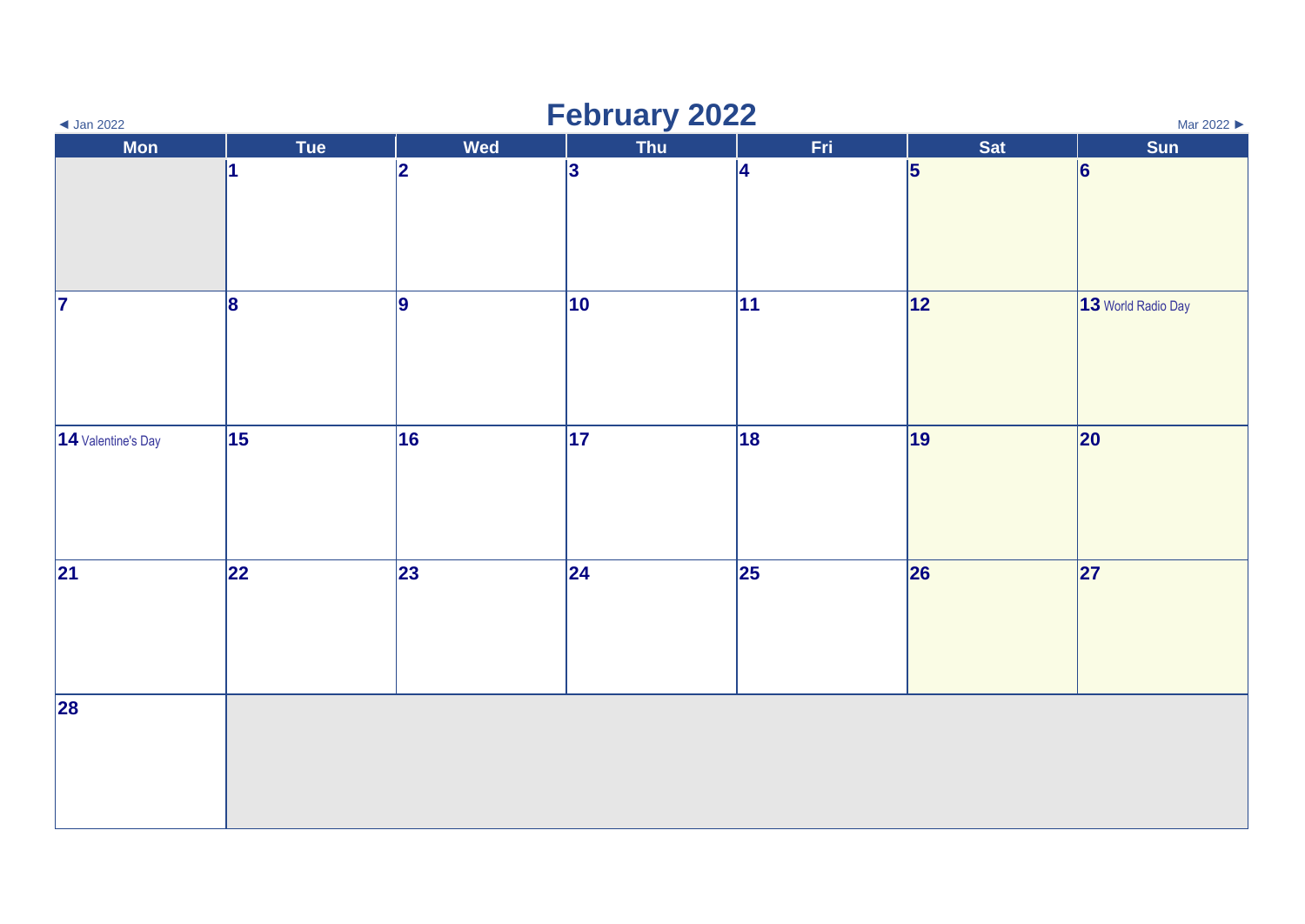| $\blacktriangleleft$ Feb 2022 |                       |                 | <b>March 2022</b>                                  |                              |            | Apr 2022                 |
|-------------------------------|-----------------------|-----------------|----------------------------------------------------|------------------------------|------------|--------------------------|
| <b>Mon</b>                    | Tue                   | <b>Wed</b>      | <b>Thu</b>                                         | Fri.                         | <b>Sat</b> | <b>Sun</b>               |
|                               | 1 Beginning of Spring | 2 Ash Wednesday | 3                                                  | 4                            | 5          | 6                        |
| $\overline{\mathbf{z}}$       | 8 Int'l. Women's Day  | 9               | $ 10\rangle$                                       | 11                           | 12         | $ 13\rangle$             |
| 14 Commonwealth Day           | 15                    | 16              | 17 St. Patrick's Day Holiday<br>(Northern Ireland) | 18 Holi Day (Hindu Festival) | 19         | <b>20 Spring Equinox</b> |
| 21                            | 22                    | 23              | 24                                                 | 25                           | 26         | 27 Mothering Sunday      |
| 28                            | 29                    | 30              | 31                                                 |                              |            |                          |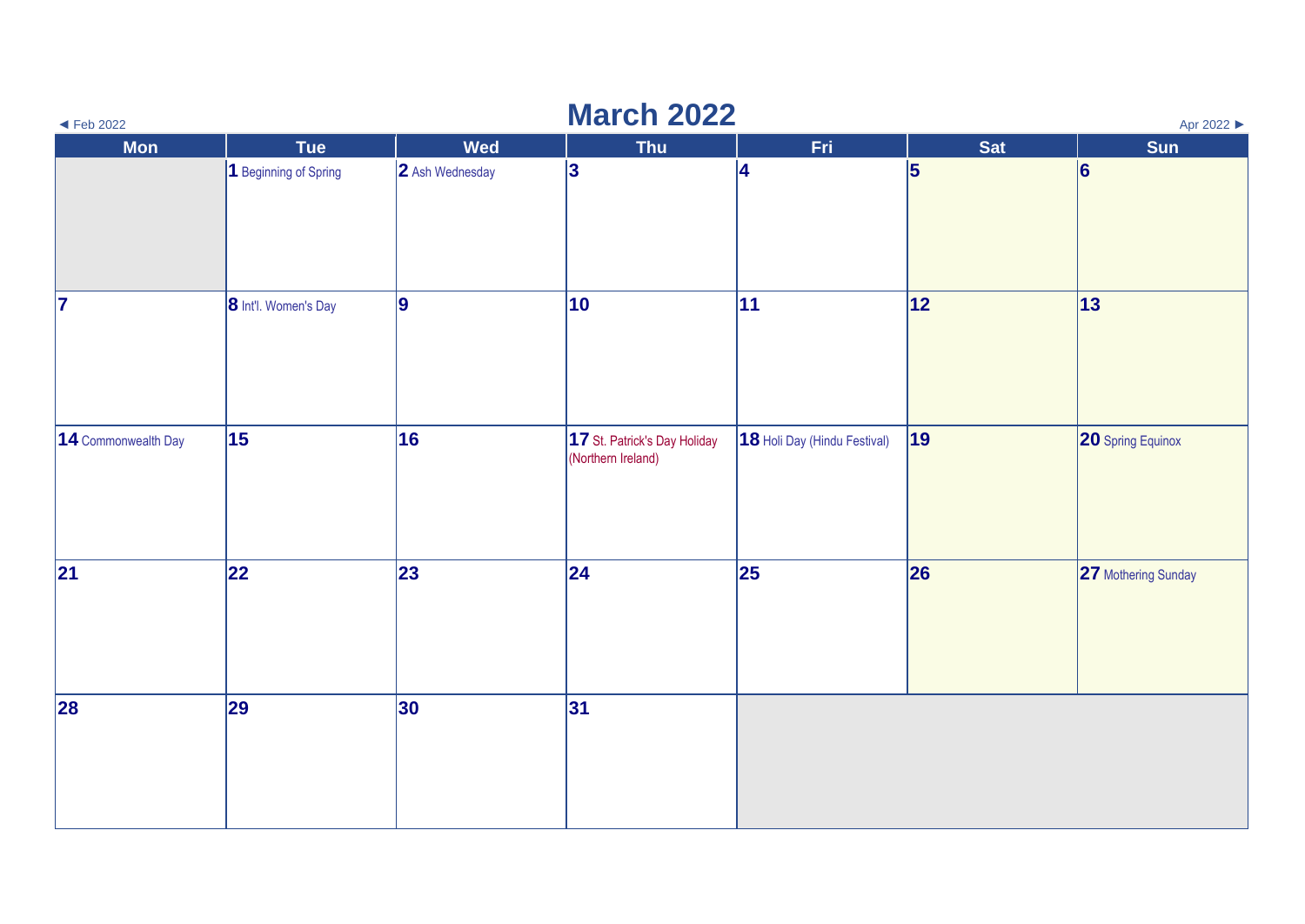| $\blacktriangleleft$ Mar 2022 |     |                 | <b>April 2022</b>  |                         |              | May 2022         |
|-------------------------------|-----|-----------------|--------------------|-------------------------|--------------|------------------|
| <b>Mon</b>                    | Tue | <b>Wed</b>      | Thu                | Fri.                    | <b>Sat</b>   | Sun              |
|                               |     |                 |                    | $\overline{\mathbf{1}}$ | 2            | 3                |
| 4                             | 5   | $\vert 6 \vert$ | 17                 | 8                       | $\vert$ 9    | $ 10\rangle$     |
| 11                            | 12  | $\vert$ 13      | 14 Maundy Thursday | $15$ Good Friday        | 16           | 17 Easter Sunday |
| 18 Easter Monday              | 19  | 20              | 21                 | 22 Earth Day            | 23 St George | 24               |
| 25                            | 26  | 27              | 28                 | 29                      | 30           |                  |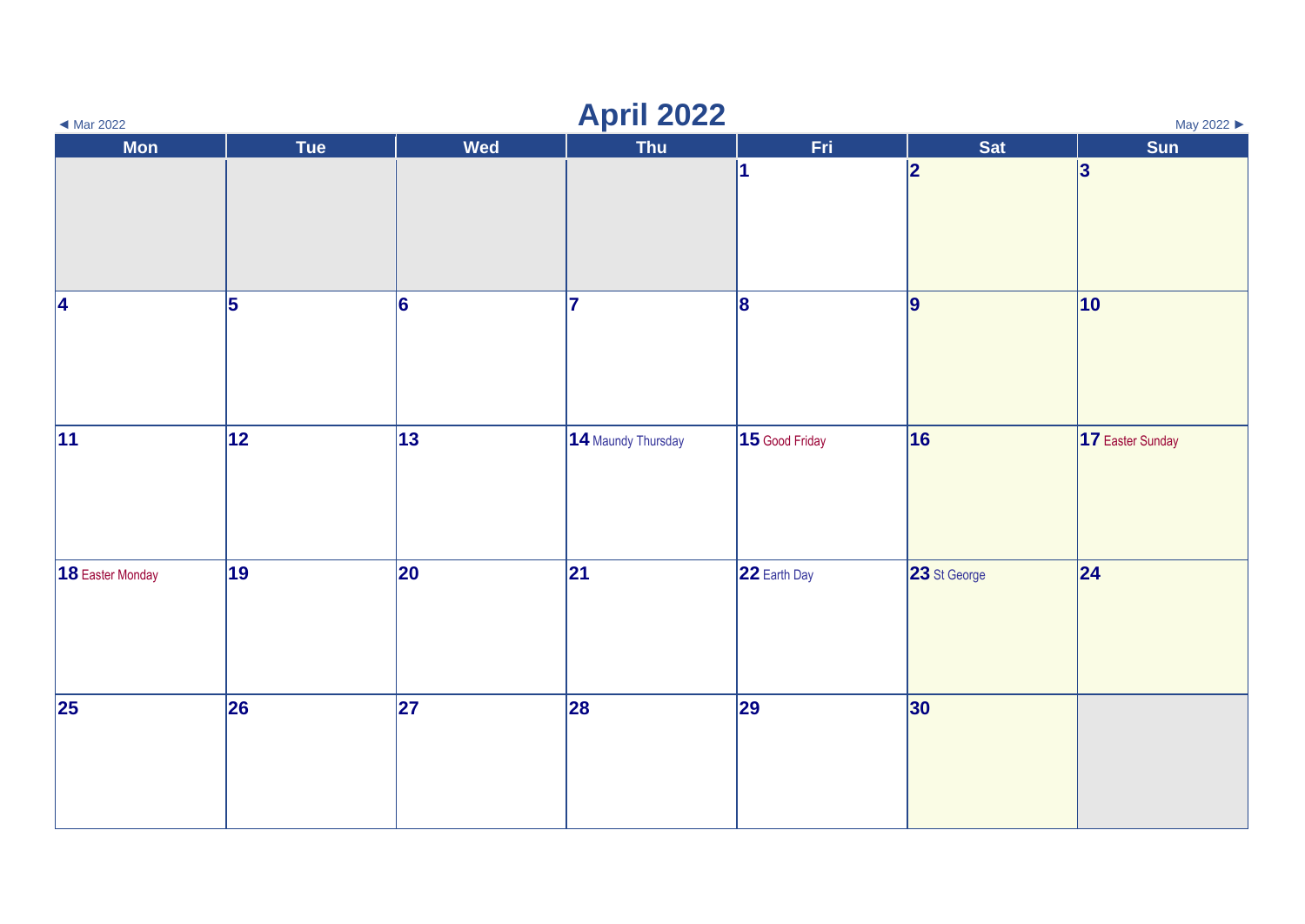| $\blacktriangleleft$ Apr 2022 |                 |                         | <b>May 2022</b> |                          |            | Jun 2022                 |
|-------------------------------|-----------------|-------------------------|-----------------|--------------------------|------------|--------------------------|
| <b>Mon</b>                    | <b>Tue</b>      | <b>Wed</b>              | <b>Thu</b>      | Fri.                     | <b>Sat</b> | Sun                      |
|                               |                 |                         |                 |                          |            | 1 La Bealtaine (Ireland) |
| 2 Early May Bank Holiday      | <sub>3</sub>    | $\overline{\mathbf{4}}$ | 5               | 6                        | 17         | 8 Victory Day            |
| 9 Europe Day                  | 10              | 11                      | 12              | 13                       | 14         | 15                       |
| 16                            | $\overline{17}$ | 18                      | 19              | 20                       | 21         | 22                       |
| 23                            | $\overline{24}$ | 25                      | 26              | $\overline{\mathbf{27}}$ | 28         | 29                       |
| 30 Spring Bank Holiday        | 31              |                         |                 |                          |            |                          |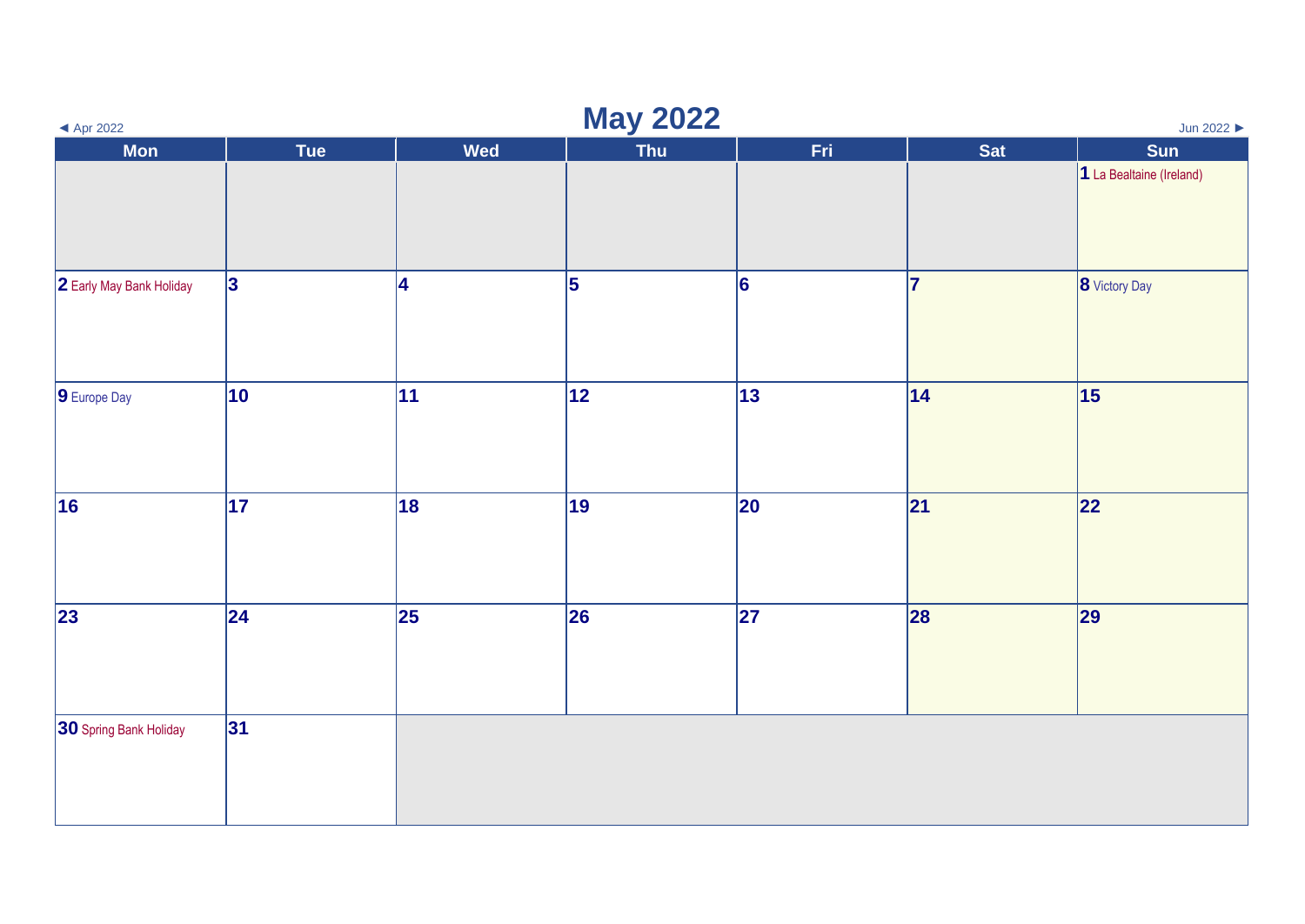| $\blacktriangleleft$ May 2022 |                    |                       | <b>June 2022</b> |     |                    | Jul 2022            |
|-------------------------------|--------------------|-----------------------|------------------|-----|--------------------|---------------------|
| <b>Mon</b>                    | Tue                | <b>Wed</b>            | <b>Thu</b>       | Fri | <b>Sat</b>         | Sun                 |
|                               |                    | 1 Beginning of Summer | 2                | 3   | 4                  | 5                   |
| 6 D-Day Anniv.                | 17                 | 8                     | 9                | 10  | 11 Queens Birthday | 12 Trinity Saturday |
| $ 13\rangle$                  | 14                 | 15                    | 16               | 17  | 18                 | 19 Father's Day     |
| 20                            | 21 Summer Solstice | 22                    | 23               | 24  | 25                 | 26                  |
| 27                            | 28                 | 29                    | 30               |     |                    |                     |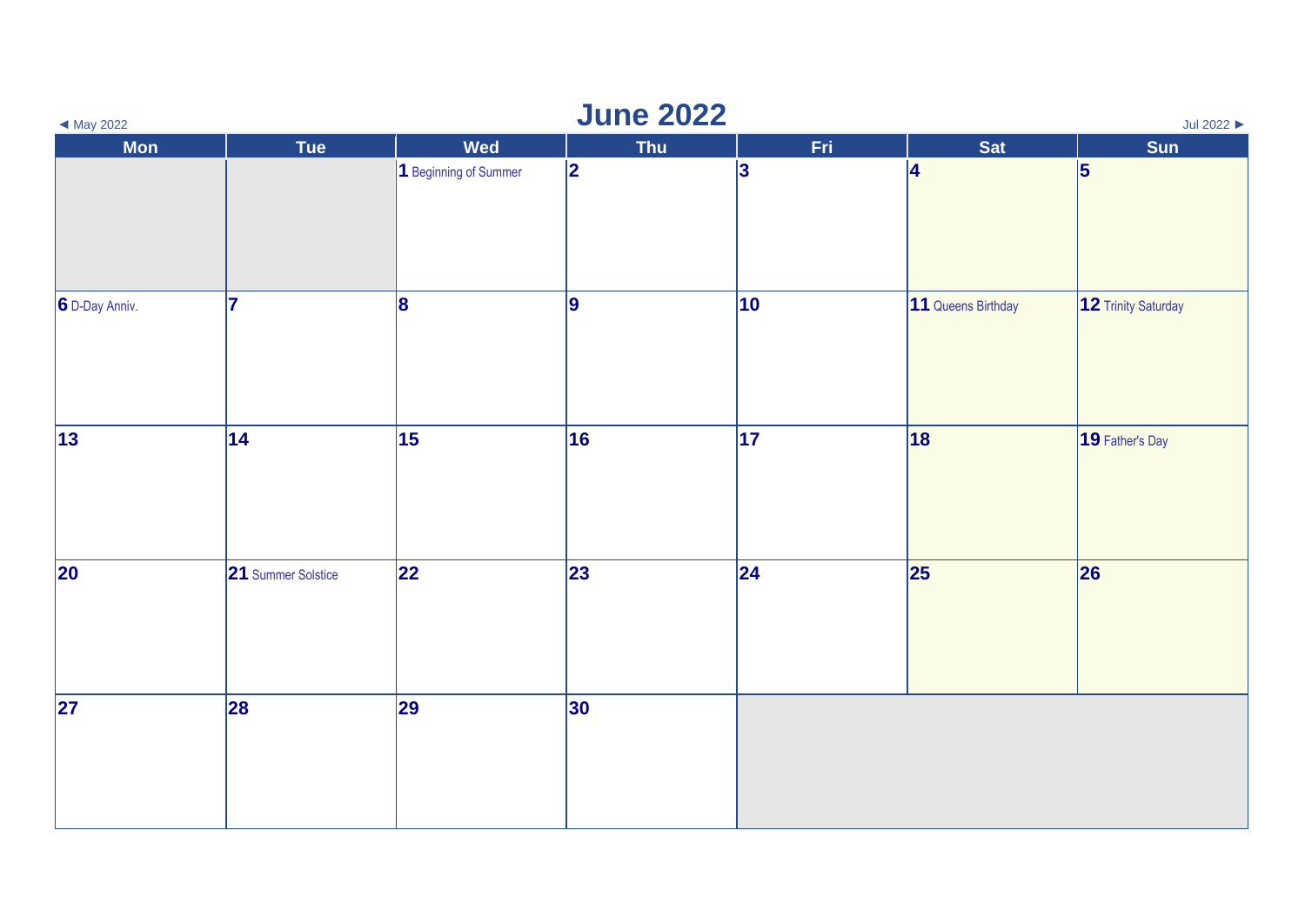| $\triangleleft$ Jun 2022 |                                                      |            | <b>July 2022</b> |                         |                 | Aug 2022     |
|--------------------------|------------------------------------------------------|------------|------------------|-------------------------|-----------------|--------------|
| <b>Mon</b>               | Tue                                                  | <b>Wed</b> | Thu              | Fri                     | Sat             | Sun          |
|                          |                                                      |            |                  | $\overline{\mathbf{1}}$ | 2               | 3            |
| 4                        | 5                                                    | 6          | 17               | 8                       | $\vert$ 9       | $ 10\rangle$ |
| $ 11\rangle$             | 12 Battle of the Boyne /<br>Orangemen's (N. Ireland) | 13         | 14               | 15                      | 16              | 17           |
| 18                       | 19                                                   | 20         | 21               | 22                      | 23              | 24           |
| $\vert$ 25               | 26                                                   | 27         | 28               | 29                      | 30 <sub>o</sub> | 31           |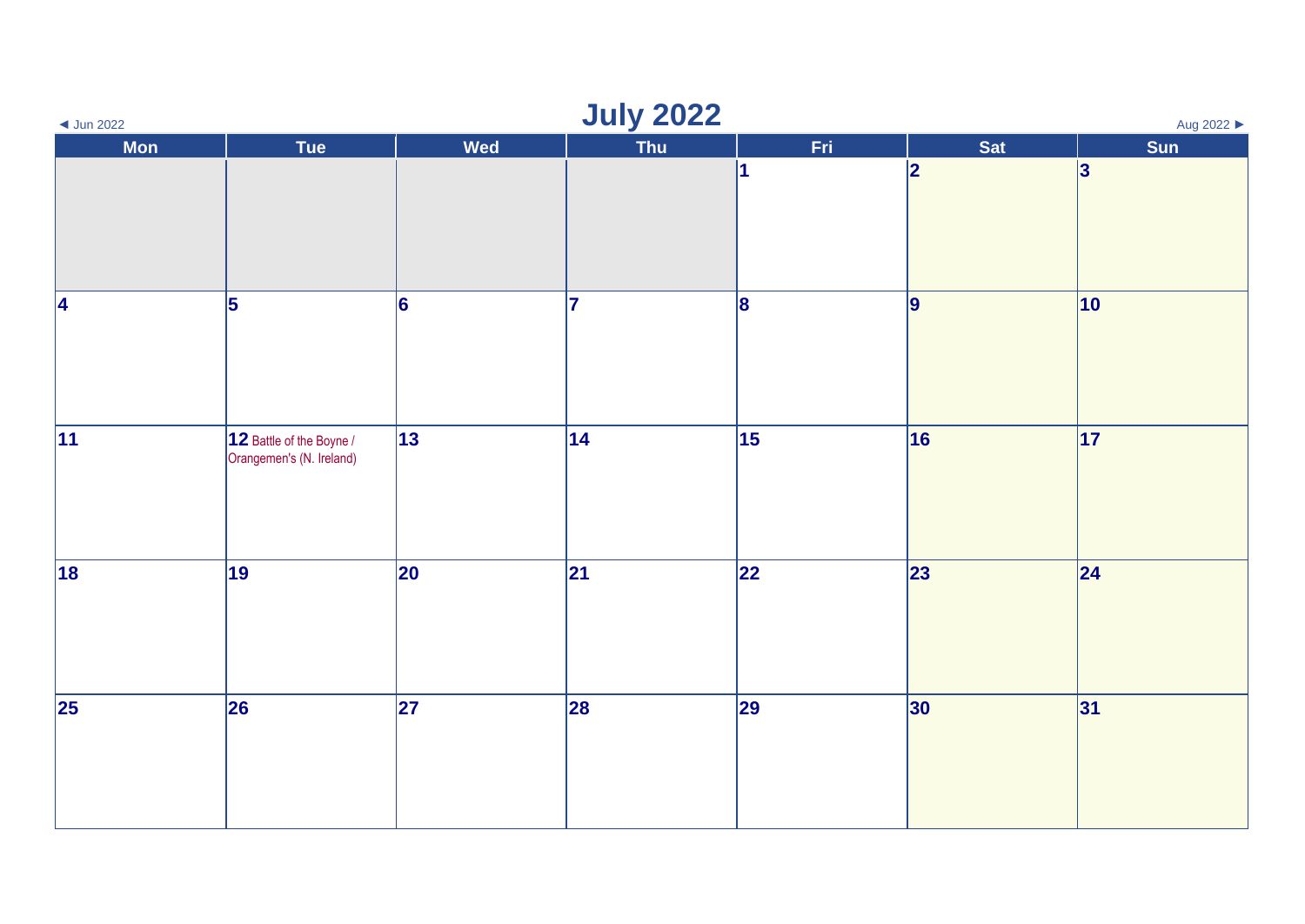| $\triangleleft$ Jul 2022            |                 |                         | <b>August 2022</b> |                 |     | Sep 2022 ▶ |
|-------------------------------------|-----------------|-------------------------|--------------------|-----------------|-----|------------|
| <b>Mon</b>                          | Tue             | <b>Wed</b>              | <b>Thu</b>         | Fri             | Sat | Sun        |
| 1 Summer Bank Holiday<br>(Scotland) | 2               | $\overline{\mathbf{3}}$ | 4                  | 5               | 6   | 17         |
| $\vert$ 8                           | 9               | 10                      | 11                 | $\overline{12}$ | 13  | 14         |
| $\vert$ 15                          | 16              | 17                      | 18                 | 19              | 20  | 21         |
| 22                                  | 23              | 24                      | 25                 | 26              | 27  | 28         |
| 29 Summer Bank Holiday              | 30 <sup>°</sup> | 31                      |                    |                 |     |            |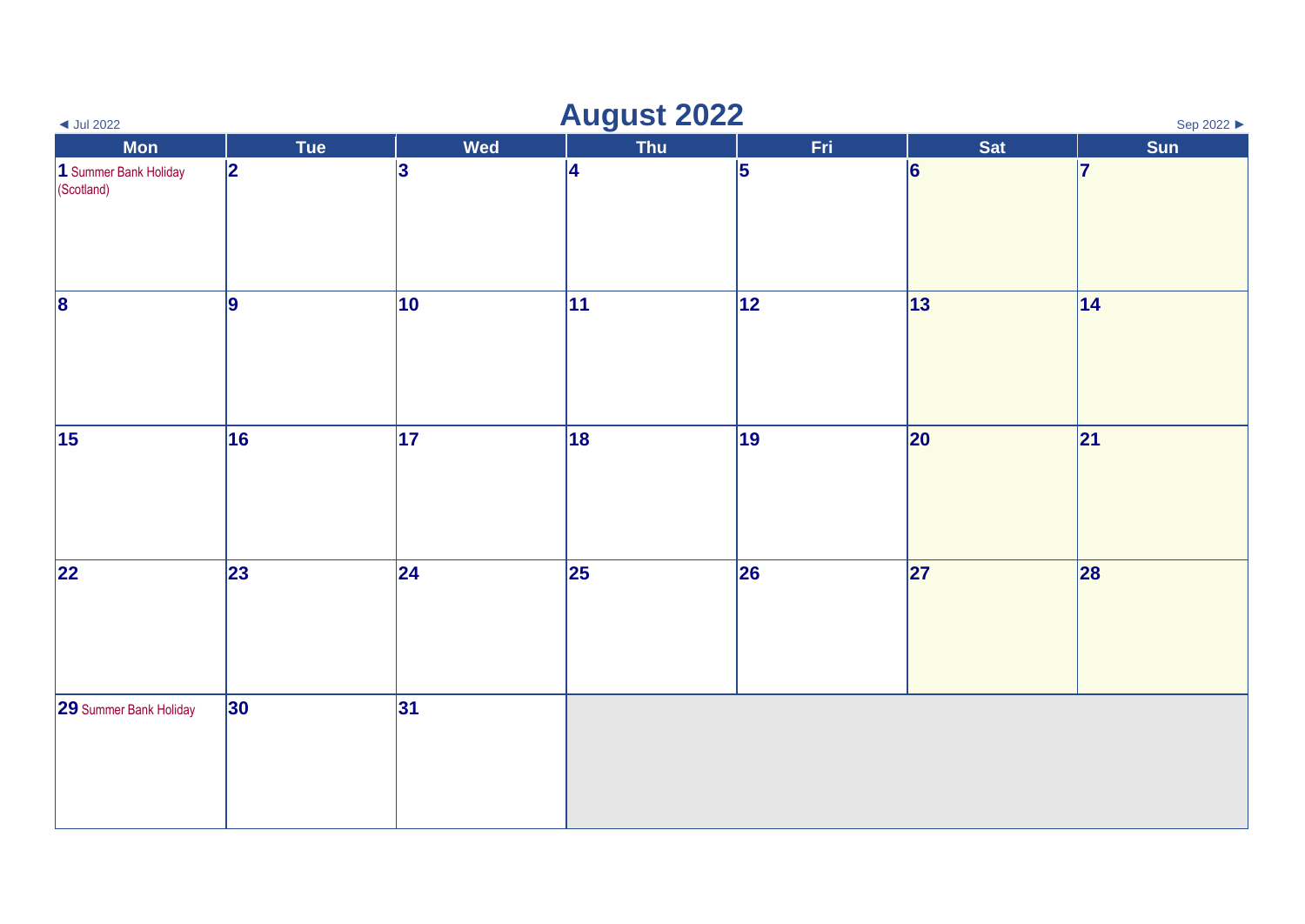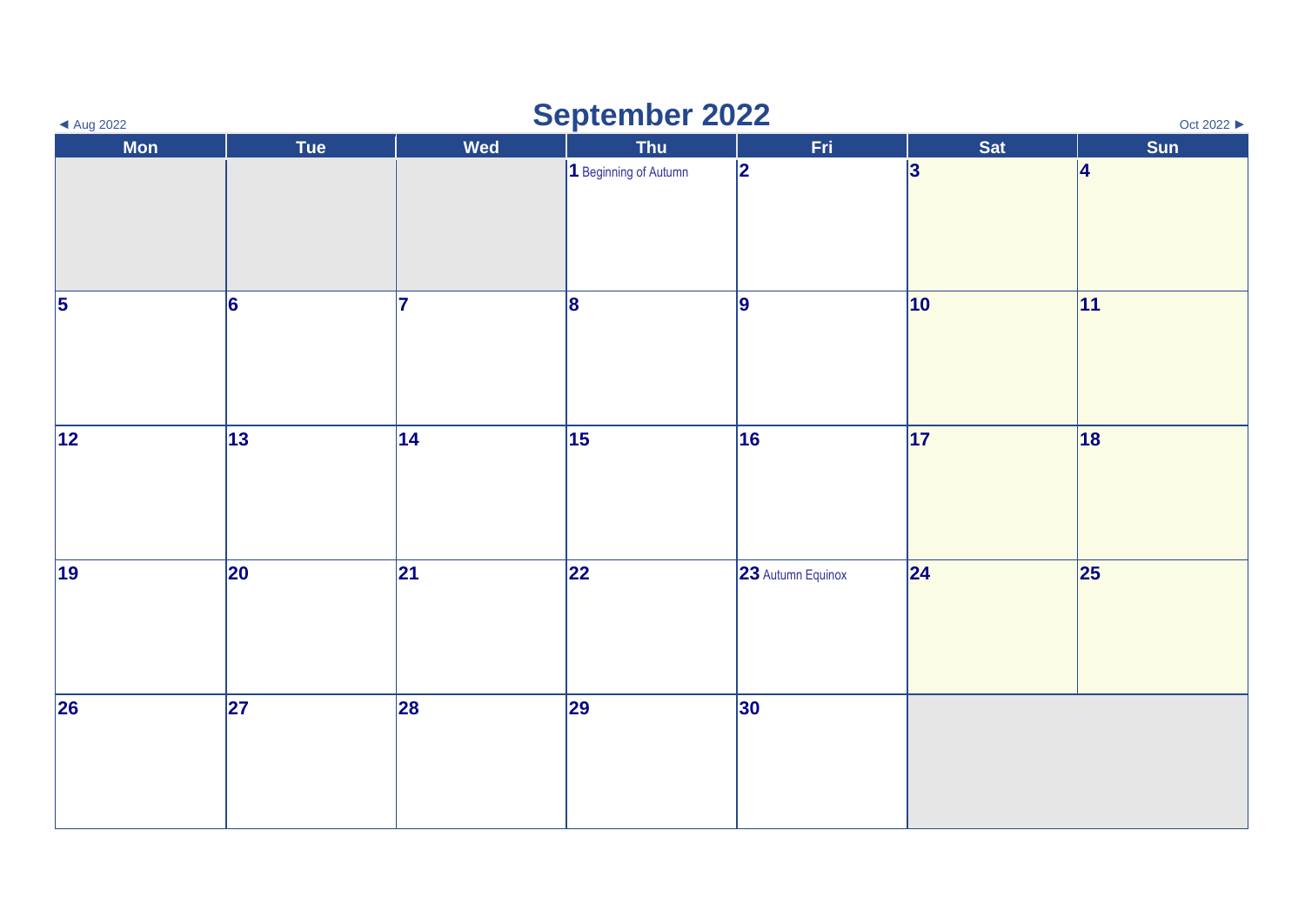| $\triangleleft$ Sep 2022 | October 2022<br>Nov 2022 ▶ |            |                 |      |                 |                                                                                                          |
|--------------------------|----------------------------|------------|-----------------|------|-----------------|----------------------------------------------------------------------------------------------------------|
| <b>Mon</b>               | Tue                        | <b>Wed</b> | <b>Thu</b>      | Fri. | Sat             | Sun                                                                                                      |
|                          |                            |            |                 |      | 1               | 2                                                                                                        |
| $\vert$ 3                | 4                          | 5          | $\vert 6 \vert$ | 7    | 8               | $\vert$ 9                                                                                                |
| $ 10\rangle$             | 11                         | 12         | 13              | 14   | $\overline{15}$ | 16                                                                                                       |
| $\vert$ 17               | 18                         | 19         | 20              | 21   | 22              | 23                                                                                                       |
| 24 United Nations Day    | $\vert$ 25                 | 26         | 27              | 28   | 29              | 30                                                                                                       |
| 31 Halloween             |                            |            |                 |      |                 | More Calendars with Great Britain Holidays from WinCalendar: Word Calendar, Excel Calendar, PDF Calendar |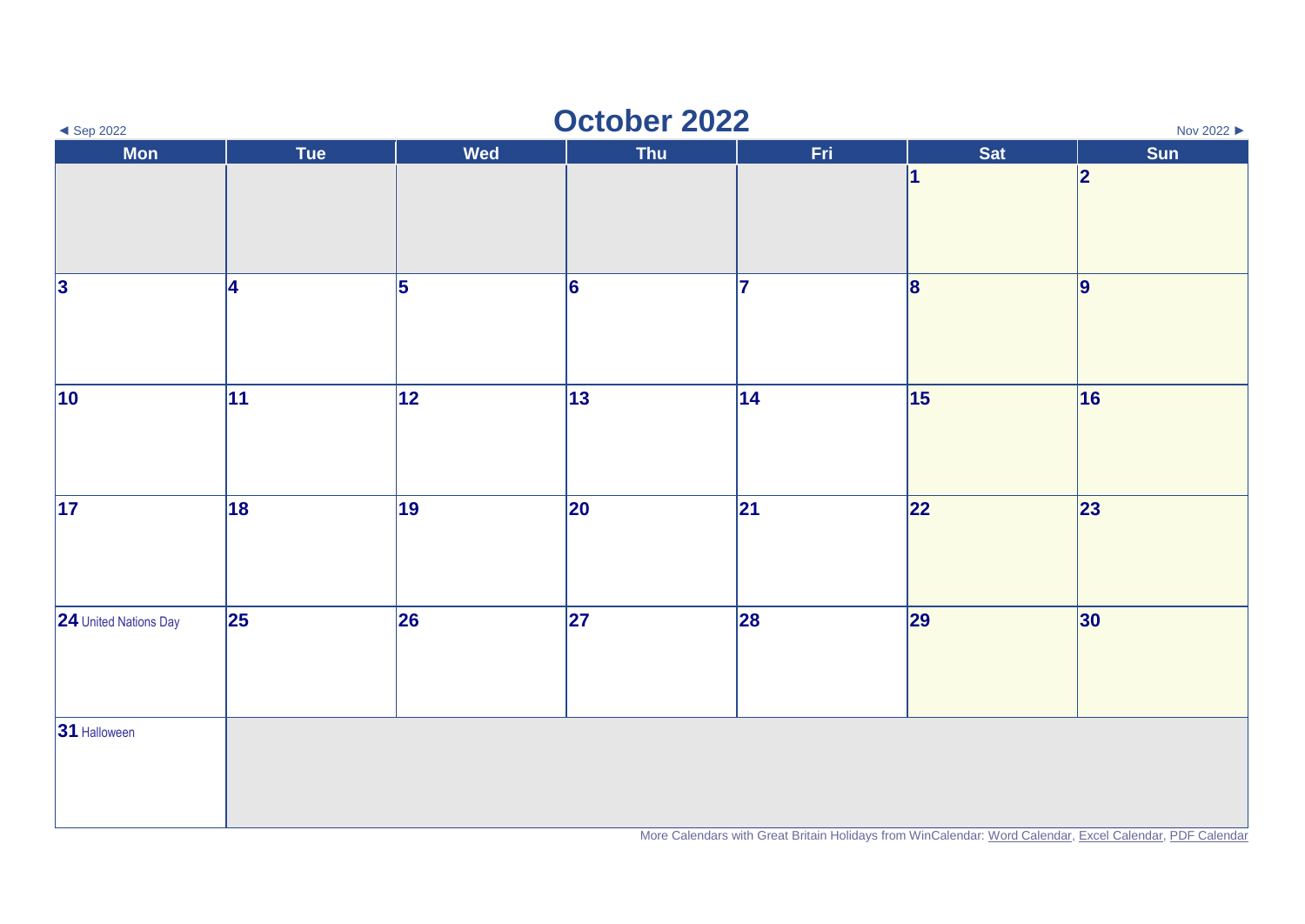| $\triangleleft$ Oct 2022 |                  |                                            | <b>November 2022</b> |                    |                 | Dec 2022 ▶            |
|--------------------------|------------------|--------------------------------------------|----------------------|--------------------|-----------------|-----------------------|
| <b>Mon</b>               | <b>Tue</b>       | <b>Wed</b>                                 | Thu                  | Fri                | <b>Sat</b>      | Sun                   |
|                          | 1 All Saints Day | 2 All Souls' Day                           | 3                    | 14                 | 5 Bonfire Night | 6                     |
| 7                        | 8                | 9                                          | $ 10\rangle$         | 11 Remembrance Day | 12              | 13 Remembrance Sunday |
| 14                       | $\vert$ 15       | 16                                         | 17                   | 18                 | 19              | 20                    |
| 21                       | 22               | 23                                         | 24                   | 25                 | 26              | 27                    |
| 28                       | 29               | 30 St Andrew (Bank Holiday in<br>Scotland) |                      |                    |                 |                       |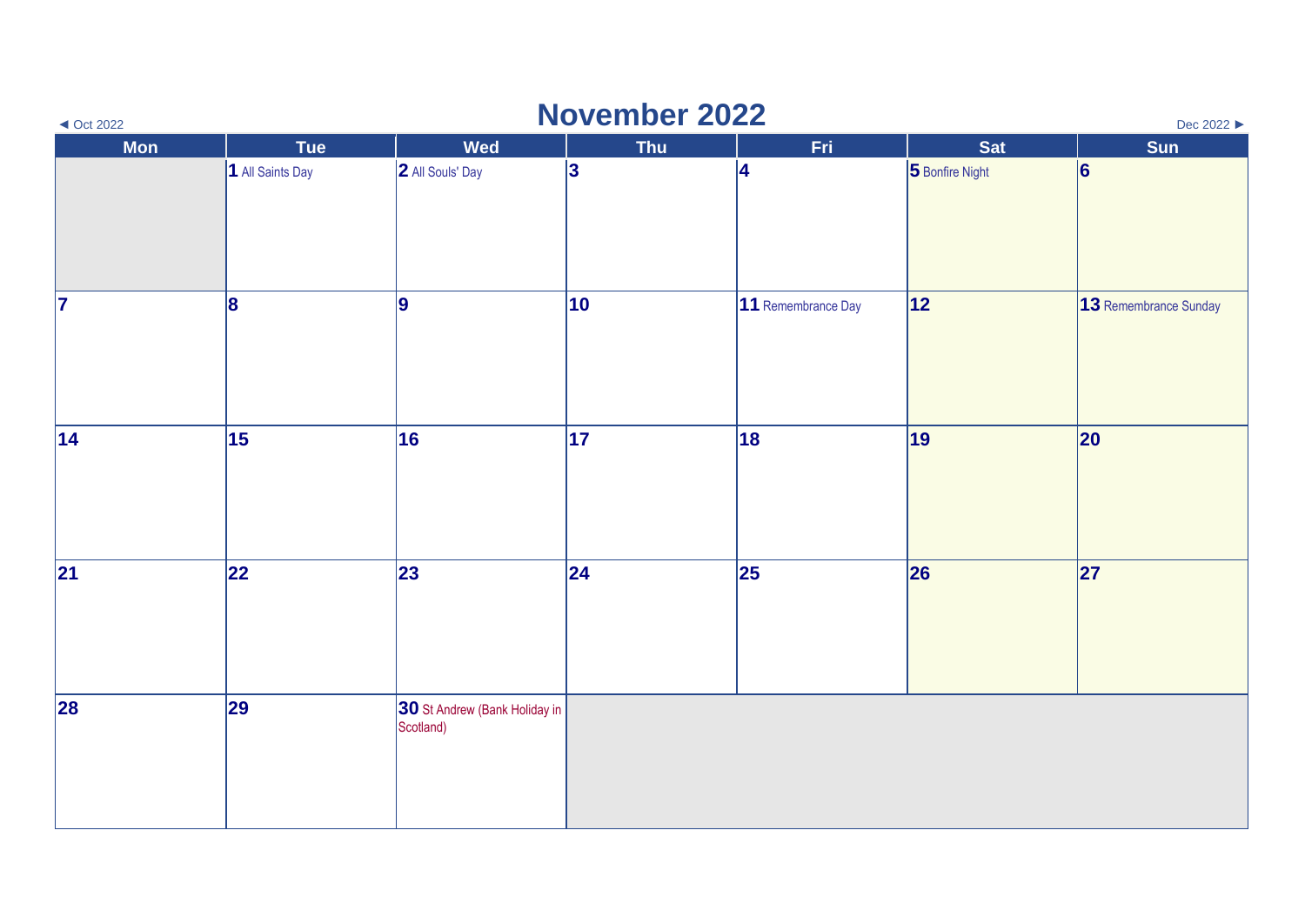